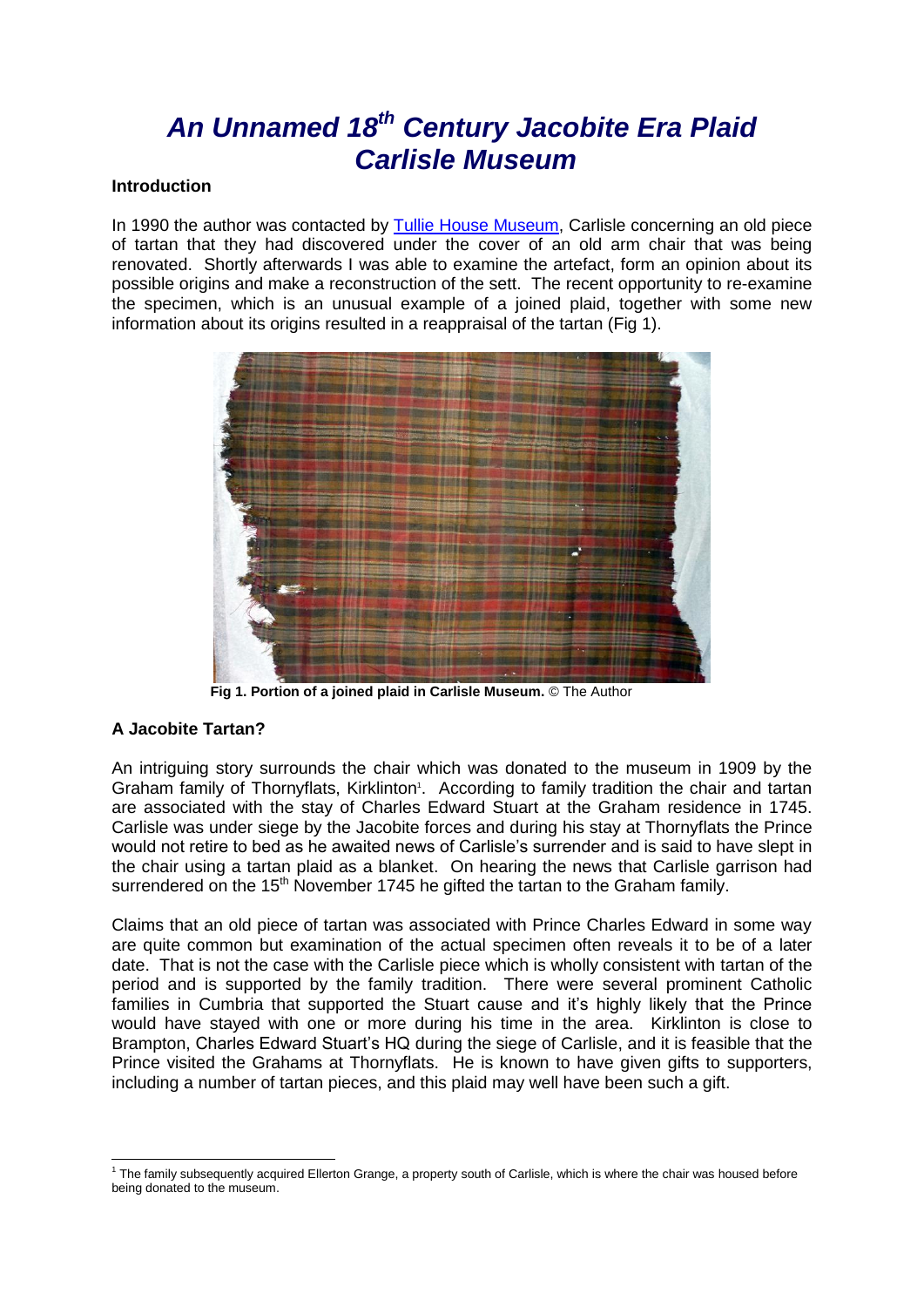## **The Cloth**

The surviving cloth is approximately  $35" \times 60"$  at the widest and is made from three pieces of material sewn together at the selvedge. The original cloth was 20" wide, a width which, whilst narrow by modern standards, is not uncommon in specimens of the first half of the  $18<sup>th</sup>$  century. However, what is exceptional is the joining of three widths to make a length that must originally have been 60" wide. It is the only known example of multi-joined tartan. In the section taken at the widest point across the fragment the joins are highlighted by the yellow bars (Fig 2). The position of the bars confirms that the material was woven as a balanced cloth<sup>2</sup> with four repeats across the warp.



**Fig 2. Widest section of the surviving cloth showing the joins of three lengths of cloth.** © The Author

There were three sewing styles used to join single width cloth for plaids in the  $18<sup>th</sup>$  century<sup>3</sup>. In this case the simplest, a running stitch, was used. That technique results in a raised seam and an interruption in the repeat of the pattern across the width of the cloth (Fig 3).





**Fig 3. The interrupted pattern repeat at the selvedge join compared with normal pivot** © The Author

-

 $^2$  Balanced cloth is a term that describes the way the warp of a symmetrical tartan is laid out and how the pattern will look once woven. The pattern starts in the centre of a pivot in the middle of the cloth and repeats in order to the edge of the cloth to finish at the same point in the pattern on both selvedges. The alternative is an offset or unbalanced warp. Most tartans are symmetrical.<br><sup>3</sup> The technic

The techniques for joining plaids are discusse[d here.](http://www.scottishtartans.co.uk/Joined_Plaids.pdf)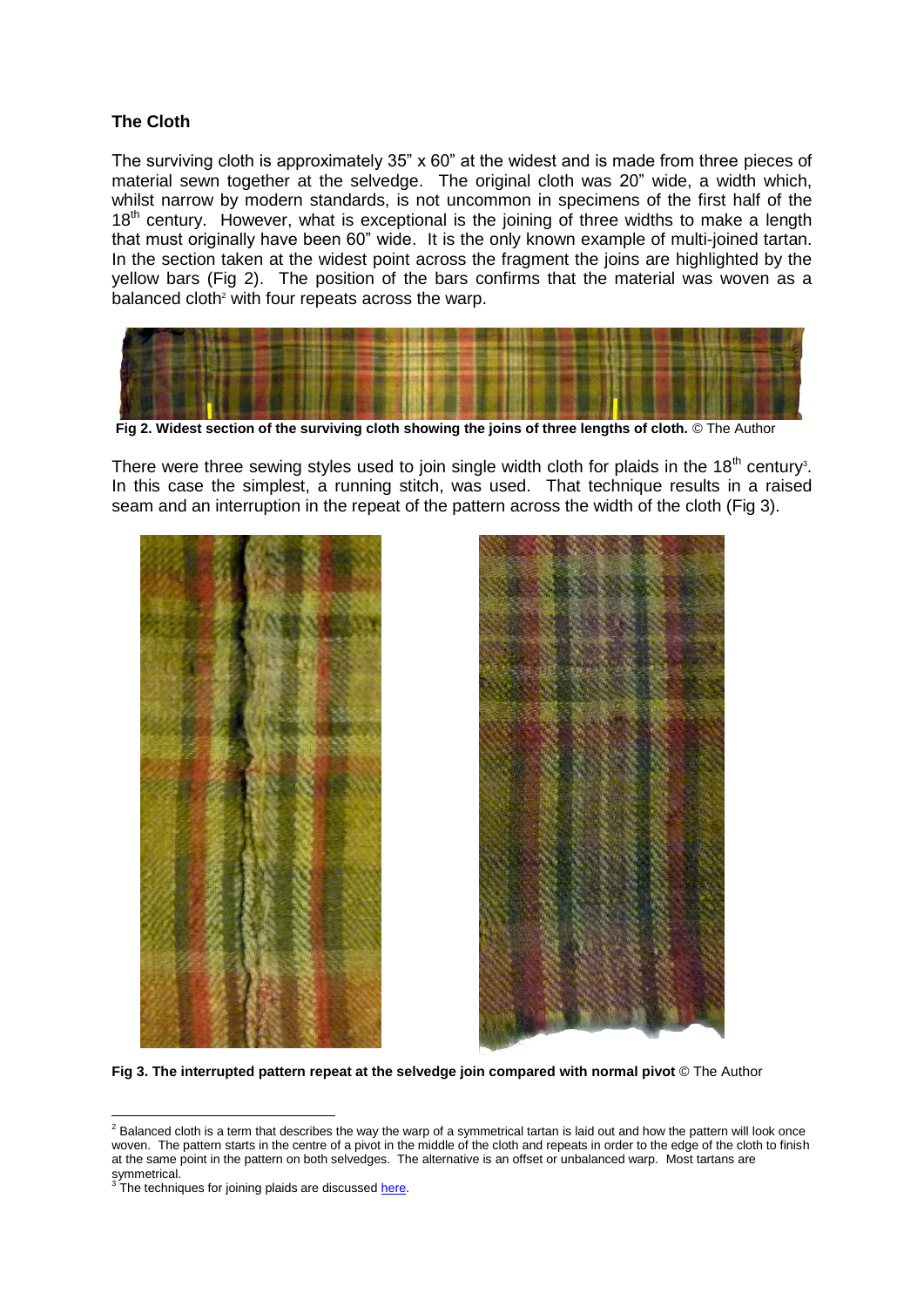The material is made from hand spun, naturally dyed yarn woven at 52 epi<sup>4</sup> and is slightly warp-faced<sup>5</sup> which makes the pattern appear stronger, almost striped, in the warp. In common with many early 18<sup>th</sup> century specimens the yarn is singles (non-plied) in both warp and weft. Whilst finely spun and woven the irregularity of the threadcount for the individual colour blocks in the weft is inconsistent with the warp where great care was taken to ensure uniformity of the setting. The reason for this difference is difficult to understand; perhaps the warping and weaving was done by two different people and the former was more numerate; or perhaps this simply shows that the overall pattern was more important than the precisely matched warp and weft we commonly expect today.

#### **The Tartan**

Viewing conditions were far from idea when the fragment was examined in 1990 and it was necessary to rely on a small wet film photograph when attempting to reconstruct the pattern (Fig 4). This restriction made identification of the colours problematic, particularly the dull colour next to the black which appeared to be a light brown similar to the traditional ginger shade known as *crotal* used in Harris Tweed. The original reconstruction followed that apparent colour-way and the resulting pattern was subsequently adopted by a Canadian family named Colville as a personal family tartan (Fig 5).



**Fig 4. Original 1990 photograph showing brown.** Photo credit: Tullie House Museum



**Fig 5. Recreated pattern adopted as a Colville Tartan .** © The Author

Having had an opportunity to examine the original fragment in greater detail it is clear that the brown is in fact a dull mossy green and that whilst it was originally thought that the pattern comprised seven colours there are in fact eight:

Red Light Red (Pink) **Black** Green Light Blue Light Purple (Lavender) Yellow **White** 

<sup>-</sup> $4$  Ends Per Inch – the measurement of the material's density in the warp.

 $5$  The density of the warp is tighter than the weft.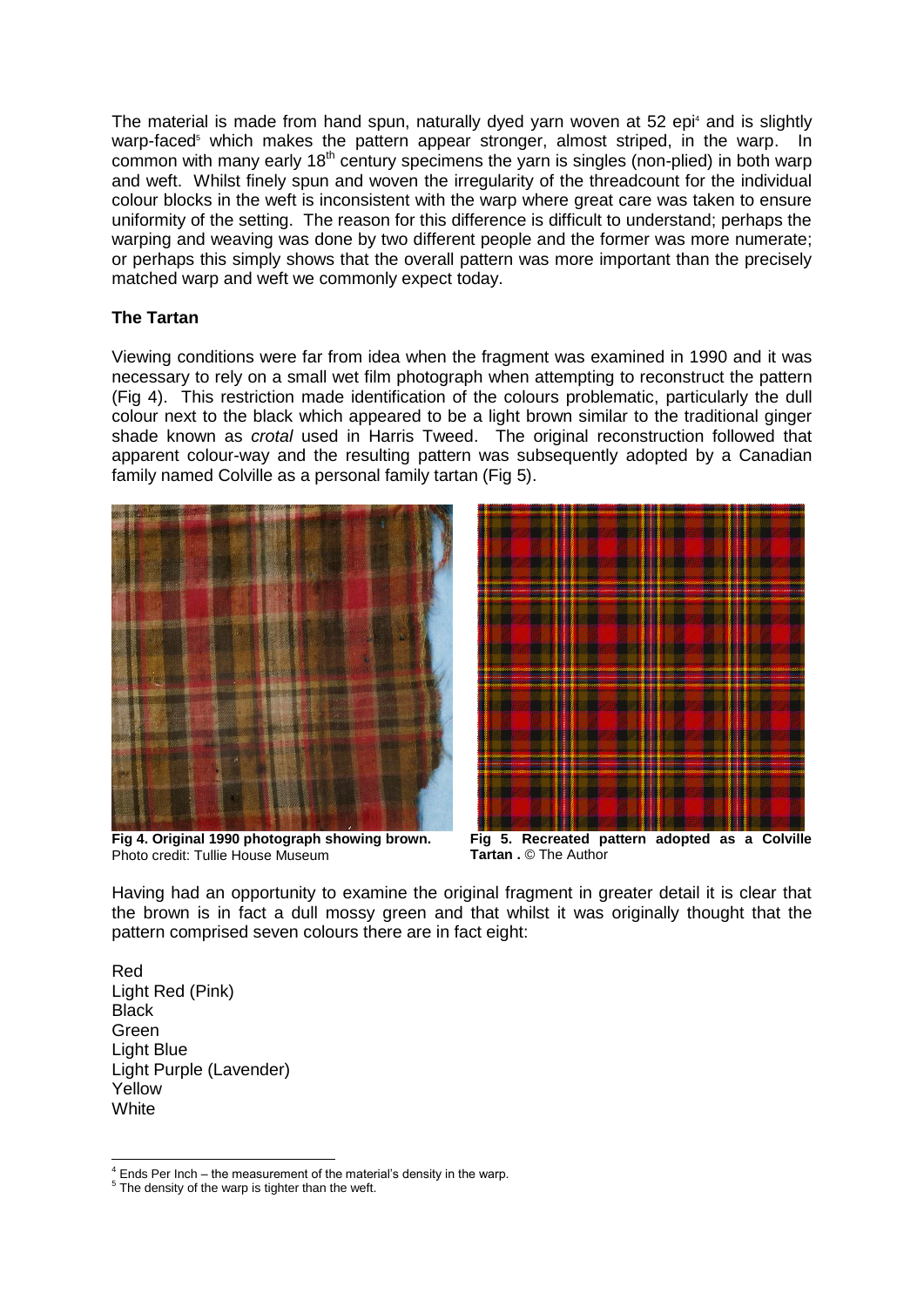All the colours would have been produced using natural dyes; however, without expert analysis we cannot be sure of what they were although the reds and light blue were almost certainly dyed using cochineal and indigo respectively. The individual colours are clearly identifiable when viewed at a frayed edge of the cloth (Fig 6).



**Fig 6. Frayed portion of the cloth showing the individual colours.** © The Author.

### **Conclusion**

Claims that old pieces were in some way associated with Prince Charles Edward are quite common and frequently difficult to verify. The Graham family tradition and the fact that the Prince's forces were besieging Carlisle in 1745 provide circumstantial evidence to support at the very least a strong Jacobite connection for this specimen whether or not the Prince actually slept under the plaid.

The material is wholly consistent with tartan of the early to mid-18<sup>th</sup> century whilst the fineness of the weaving and dyeing is indicates a high quality cloth, not something intended for general outdoor wear. Whilst the use of eight colours is extremely unusual in any tartan it is not unknown in some other patterns of the time. More unusual is the joining of three lengths to make a piece of wide cloth. How widespread this practice was is unclear as this is the only know example and as such the specimen is unique amongst surviving specimens of old tartan.

 $18<sup>th</sup>$  century tartan had no particular clan or family connection and it is probable that the original owner bought what was undoubtedly a high quality and expensive piece in part to demonstrate their social status. Whilst the Prince or another member of the besieging army may well have been the source of the plaid it is equally possible that the family had purchased the material<sup>®</sup> to reflect their support for the Jacobite cause and that the material had previously had some domestic use such as a bed cover or bed hangings.

<sup>-</sup> $^6$  By the mid-18<sup>th</sup> century tartan was being woven around Edinburgh and is known to have been supplied to some English Jacobite supporters.